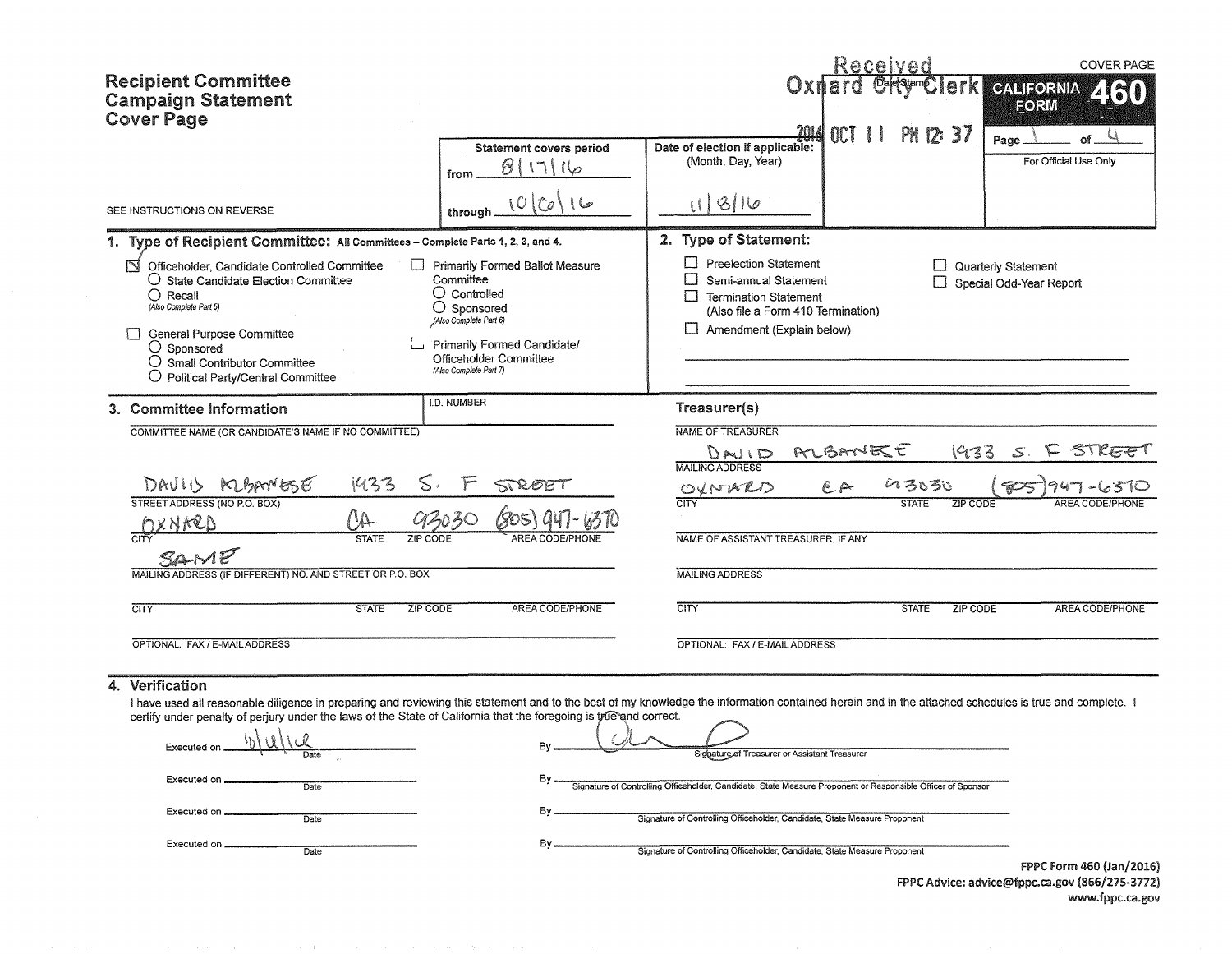

## 5. Officeholder or Candidate Controlled Committee

| NAME OF OFFICEHOLDER OR CANDIDATE                                          |        |              |       |
|----------------------------------------------------------------------------|--------|--------------|-------|
| DAVID MOANESE                                                              |        |              |       |
| OFFICE SOUGHT OR HELD (INCLUDE LOCATION AND DISTRICT NUMBER IF APPLICABLE) |        |              |       |
| COUNCLL                                                                    |        |              |       |
| RESIDENTIAL/BUSINESS ADDRESS (NO. AND STREET)                              | CITY   | <b>STATE</b> | 7IP   |
| F STLEET                                                                   | OXNARD | $\sim$       | 43030 |

Related Committees Not Included in this Statement: List any committees not included in this statement that are controlled by you or are primarily formed to receive contributions or make expenditures on behalf of your candidacy.

| <b>COMMITTEE NAME</b>    |                              |          | I.D. NUMBER        |                       |
|--------------------------|------------------------------|----------|--------------------|-----------------------|
|                          |                              |          |                    |                       |
| NAME OF TREASURER        |                              |          |                    | CONTROLLED COMMITTEE? |
|                          |                              |          | I YES              | Π no                  |
| <b>COMMITTEE ADDRESS</b> | STREET ADDRESS (NO P.O. BOX) |          |                    |                       |
|                          |                              |          |                    |                       |
| <b>CITY</b>              | <b>STATE</b>                 | ZIP CODE |                    | AREA CODE/PHONE       |
|                          |                              |          |                    |                       |
| <b>COMMITTEE NAME</b>    |                              |          | <b>I.D. NUMBER</b> |                       |
|                          |                              |          |                    |                       |
|                          |                              |          |                    |                       |
| <b>NAME OF TREASURER</b> |                              |          |                    | CONTROLLED COMMITTEE? |
|                          |                              |          | <b>T</b> YES       | TI NO                 |
| <b>COMMITTEE ADDRESS</b> | STREET ADDRESS (NO P.O. BOX) |          |                    |                       |

CITY STATE ZIP CODE AREA CODE/PHONE

## 6. Primarily Formed Ballot Measure Committee

NAME OF BALLOT MEASURE

| <b>BALLOT NO. OR LETTER</b> | <b>JURISDICTION</b> | <b>SUPPORT</b><br>OPPOSE<br>a state of the contract of the contract of the contract of the contract of the contract of |
|-----------------------------|---------------------|------------------------------------------------------------------------------------------------------------------------|
|-----------------------------|---------------------|------------------------------------------------------------------------------------------------------------------------|

Identify the controlling officeholder, candidate, or state measure proponent, if any.

NAME OF OFFICEHOLDER, CANDIDATE, OR PROPONENT

| OFFICE SOUGHT OR HELD | <b>DISTRICT NO. IF ANY</b> |
|-----------------------|----------------------------|
|                       |                            |
|                       |                            |

7. Primarily Formed Candidate/Officeholder Committee List names of officeholder (s) or candidate(s) for which this committee is primarily formed.

| NAME OF OFFICEHOLDER OR CANDIDATE | OFFICE SOUGHT OR HELD | <b>SUPPORT</b><br>OPPOSE<br>- 1 |
|-----------------------------------|-----------------------|---------------------------------|
| NAME OF OFFICEHOLDER OR CANDIDATE | OFFICE SOUGHT OR HELD | <b>SUPPORT</b><br><b>OPPOSE</b> |
| NAME OF OFFICEHOLDER OR CANDIDATE | OFFICE SOUGHT OR HELD | <b>SUPPORT</b><br>OPPOSE        |
| NAME OF OFFICEHOLDER OR CANDIDATE | OFFICE SOUGHT OR HELD | <b>SUPPORT</b><br>OPPOSE        |

Attach continuation sheets if necessary

f PPC Form 460 (Jan/2016) FPPC Advice: advice@fppc.ca.gov (866/275-3772) www.fppc.ca.gov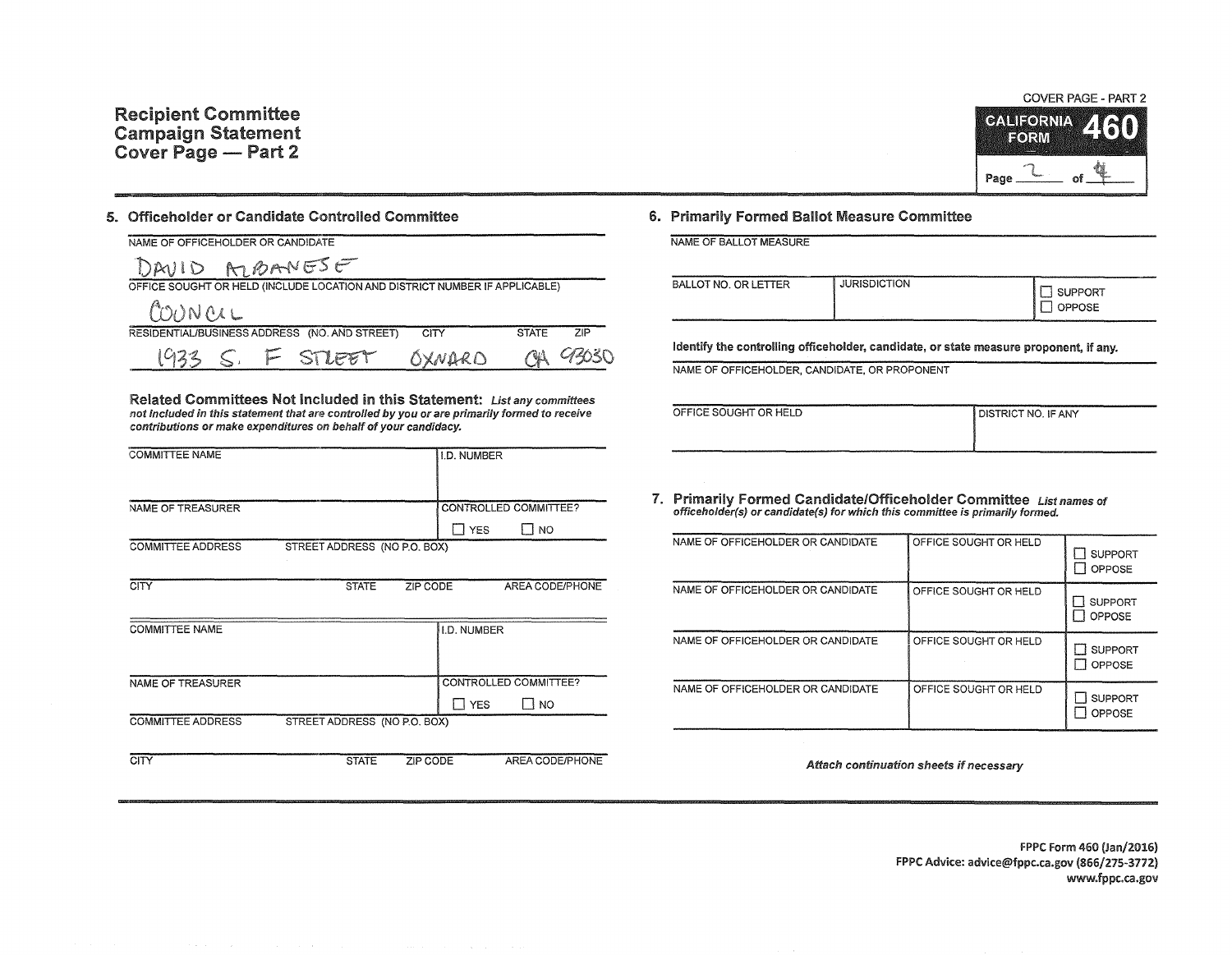| <b>Schedule C</b>                         |                                                                                                                                                                                                  |                                                                          | Amounts may be rounded                                                                                     |                                                   |                                               |                                                             |                                                                 | <b>SCHEDULE C</b>                                                                                  |
|-------------------------------------------|--------------------------------------------------------------------------------------------------------------------------------------------------------------------------------------------------|--------------------------------------------------------------------------|------------------------------------------------------------------------------------------------------------|---------------------------------------------------|-----------------------------------------------|-------------------------------------------------------------|-----------------------------------------------------------------|----------------------------------------------------------------------------------------------------|
| <b>Nonmonetary Contributions Received</b> |                                                                                                                                                                                                  |                                                                          | to whole dollars.                                                                                          |                                                   | <b>Statement covers period</b><br>from        |                                                             | <b>CALIFORNIA</b><br>460<br>FORM                                |                                                                                                    |
|                                           | SEE INSTRUCTIONS ON REVERSE                                                                                                                                                                      |                                                                          |                                                                                                            |                                                   | through.                                      |                                                             | Page $\mathbb{R}^2$                                             |                                                                                                    |
| NAME OF FILER                             | DAVID PRESE                                                                                                                                                                                      |                                                                          |                                                                                                            |                                                   |                                               |                                                             | <b>I.D. NUMBER</b>                                              |                                                                                                    |
| <b>DATE</b><br><b>RECEIVED</b>            | FULL NAME, STREET ADDRESS AND<br>ZIP CODE OF CONTRIBUTOR<br>(IF COMMITTEE, ALSO ENTER I.D. NUMBER)                                                                                               | <b>CONTRIBUTOR</b><br>CODE $*$                                           | IF AN INDIVIDUAL, ENTER<br>OCCUPATION AND EMPLOYER<br>(IF SELF-EMPLOYED, ENTER<br><b>NAME OF BUSINESS)</b> | <b>DESCRIPTION OF</b><br><b>GOODS OR SERVICES</b> | AMOUNT/<br><b>FAIR MARKET</b><br><b>VALUE</b> | <b>CUMULATIVE TO</b><br><b>DATE</b><br><b>CALENDAR YEAR</b> | (JAN 1 - DEC 31)                                                | PER ELECTION<br>TO DATE<br>(IF REQUIRED)                                                           |
| 817                                       | arm OF OXNARD                                                                                                                                                                                    | $\square$ ND<br>$\Box$ COM<br>$\Box$ OTH<br>DPTY<br>$\square$ scc        | DAVID<br>ALBANESE                                                                                          | STATEMEN                                          | 1800                                          |                                                             |                                                                 |                                                                                                    |
| 8 1                                       | APPERXPRINTING & GEAPHIS<br>KIDI HOLSTOL WAY STE 310<br>OXNARAN CA 73030                                                                                                                         | $\square$ MD<br>$\Box$ COM<br>□ОТН<br>DPTY<br>$\square$ scc              | DAVID<br>PRIDAVESE                                                                                         | $-S16N5$                                          | 4547                                          |                                                             |                                                                 |                                                                                                    |
| 911                                       | C <sub>1</sub> YYOPOXPAAD<br>PARK & REL.                                                                                                                                                         | $\square$ ND<br>$\Box$ COM<br>$\Box$ OTH<br><b>ZPTY</b><br>$\square$ scc | $DA-V: D$<br>MBANESE                                                                                       | $P_{A}1$<br>RENTAL                                | $A_{400}$                                     |                                                             |                                                                 |                                                                                                    |
| 0                                         | APPEXX PRINTINO ? GLAPHICS<br>1901 HOLSTER WAY STE 310<br>$0$ KNALD CA $93030$                                                                                                                   | $\square$ MD<br>$\Box$ COM<br>$\Box$ OTH<br>$\Box$ PTY<br><b>TISCC</b>   | DAV10<br>ALBANESE                                                                                          | S16N5                                             | 4765                                          |                                                             |                                                                 |                                                                                                    |
|                                           | Attach additional information on appropriately labeled continuation sheets.                                                                                                                      |                                                                          |                                                                                                            |                                                   | SUBTOTALS 3012                                |                                                             |                                                                 |                                                                                                    |
|                                           | <b>Schedule C Summary</b><br>1. Amount received this period - itemized nonmonetary contributions.<br>2. Amount received this period – unitemized nonmonetary contributions of less than \$100 \$ |                                                                          |                                                                                                            |                                                   | 3012<br>$\circlearrowright$                   |                                                             | *Contributor Codes<br>IND - Individual<br>PTY - Political Party | <b>COM - Recipient Committee</b><br>(other than PTY or SCC)<br>OTH - Other (e.g., business entity) |

3. Total nonmonetary contributions received this period.

(Add Lines 1 and 2. Enter here and on the Summary Page, Column A, Lines 4 and 10.)....................TOTAL \$

FPPC Form 460 (Jan/2016) FPPC Advice: advice@fppc.ca.gov (866/275-3772) www.fppc.ca.gov

**SCC - Small Contributor Committee** 

3012